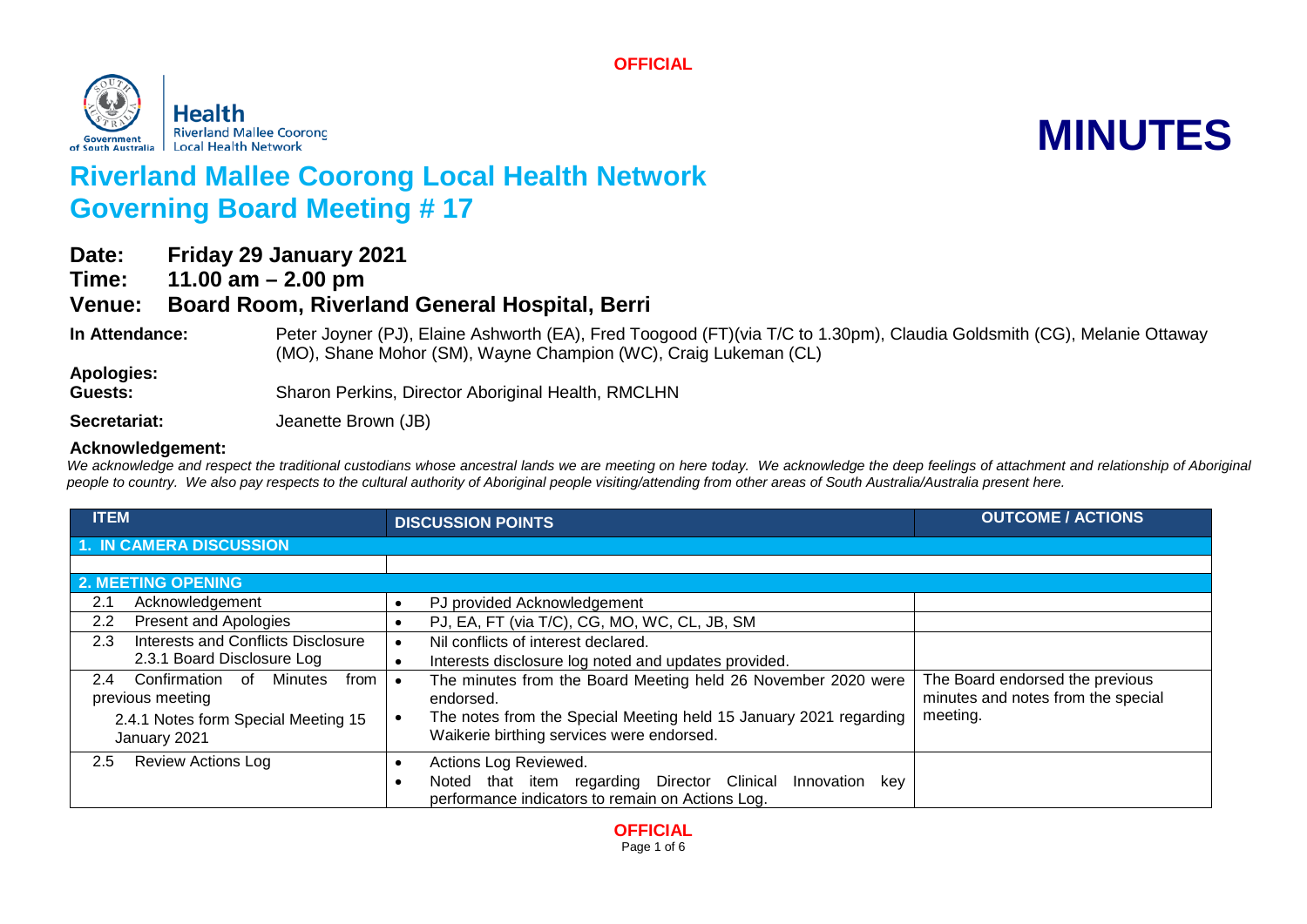# **OFFICIAL**

| 2.6<br>December Out of Session item re<br><b>Rural Support Service</b> | Noted that nominations provided to Rural Support Service (RSS) by<br>requested date of 18 December 2020. To date there has been no<br>further information provided.                                                                                                                                                                                                                                                                                                                                                                                                                                                                                                                                                                                                                                                                                                                                                                                                                                                            |                                                                                                                                                                                                                                              |
|------------------------------------------------------------------------|--------------------------------------------------------------------------------------------------------------------------------------------------------------------------------------------------------------------------------------------------------------------------------------------------------------------------------------------------------------------------------------------------------------------------------------------------------------------------------------------------------------------------------------------------------------------------------------------------------------------------------------------------------------------------------------------------------------------------------------------------------------------------------------------------------------------------------------------------------------------------------------------------------------------------------------------------------------------------------------------------------------------------------|----------------------------------------------------------------------------------------------------------------------------------------------------------------------------------------------------------------------------------------------|
| <b>3. MATTERS FOR NOTING</b>                                           |                                                                                                                                                                                                                                                                                                                                                                                                                                                                                                                                                                                                                                                                                                                                                                                                                                                                                                                                                                                                                                |                                                                                                                                                                                                                                              |
| 3.1<br><b>Chairperson Report</b>                                       | Report provided a summary of current issues including COVID-19,<br>$\bullet$<br>aged care, Emergency Department medical models, service planning<br>and succession planning.                                                                                                                                                                                                                                                                                                                                                                                                                                                                                                                                                                                                                                                                                                                                                                                                                                                   | Chairperson's Report noted.                                                                                                                                                                                                                  |
| <b>Chief Executive Officer Report</b><br>3.2                           | Report highlighted achievements and current operational issues.<br>$\bullet$<br>Noted the current status regarding COVID-19 including significant<br>$\bullet$<br>planning for the vaccination campaign.<br>Noted the smooth transition of the governance for the coordination of<br>$\bullet$<br>medical staffing for the Riverland General Hospital Emergency<br>Department on 1 December 2020.<br>Noted the implementation of the amended medical model for Murray<br>$\bullet$<br>Bridge Emergency Department with Bridge Clinic providing<br>dedicated medical officers on weekends and public holidays from<br>1 December 2020.<br>Noted the completion of the Riverland General Hospital Medical<br>$\bullet$<br>Resonance Imaging (MRI) building project.<br>Noted the current status of aged care accreditation.<br>$\bullet$<br>Update provided regarding birthing services at Waikerie Health<br>$\bullet$<br>Service and the recruitment of midwives. Noted that an independent<br>review will also be undertaken. | CEO Report noted.                                                                                                                                                                                                                            |
| <b>MATTERS FOR DISCUSSION</b>                                          |                                                                                                                                                                                                                                                                                                                                                                                                                                                                                                                                                                                                                                                                                                                                                                                                                                                                                                                                                                                                                                |                                                                                                                                                                                                                                              |
| Executive<br>4.1<br>Director<br>Clinical<br><b>Innovation KPIs</b>     | $\bullet$<br>Noted the information about the development of key performance<br>indicators (KPIs) for the Executive Director Clinical Innovation<br>position with the Executive Director Medical Services (EDMS)<br>currently reviewing the draft indicators.                                                                                                                                                                                                                                                                                                                                                                                                                                                                                                                                                                                                                                                                                                                                                                   | The Board noted the information about<br>the ED Clinical Innovation KPIs.<br>ACTION: Feedback from the EDMS to<br>be provided to the Board out of session.<br>Board Members to provide feedback<br>and final KPIs to go to the next meeting. |
| 4.2<br>Disability Clearances in Aged Care                              | Noted the information about the requirements for National Disability<br>$\bullet$<br>Insurance Scheme (NDIS) Worker Screening Clearances in<br>residential aged care effective from 1 February 2021 with a transition<br>period for existing staff until their current clearance expires.<br>Noted that the NDIS clearance is in addition to the National Police<br>$\bullet$<br>Clearance (all staff) and DHW Working with Children Check (if<br>required).                                                                                                                                                                                                                                                                                                                                                                                                                                                                                                                                                                   | The board noted the information about<br>NDIS Worker Screening Clearances in<br>residential aged care.                                                                                                                                       |
| 4.3<br>Costing analysis of environmental<br>improvements               | Noted the information about the estimated costs associated with<br>$\bullet$<br>implementing environmental improvements such as solar panels and                                                                                                                                                                                                                                                                                                                                                                                                                                                                                                                                                                                                                                                                                                                                                                                                                                                                               | The Board noted the information about<br>environmental improvement costs.                                                                                                                                                                    |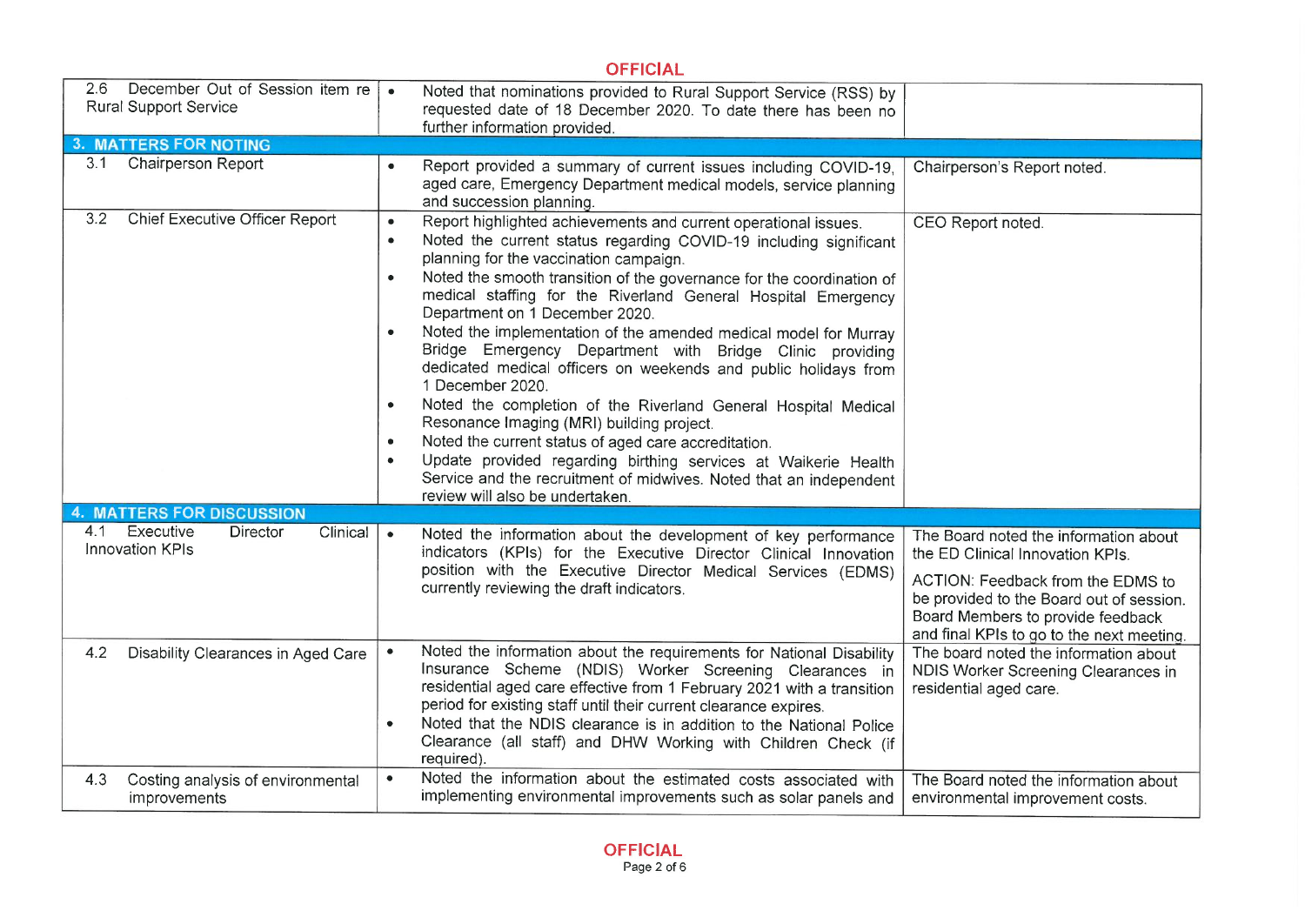| <b>OFFICIAL</b>                                                                            |                                                                                                                                                                                                                                                                                      |                                                                                                                                                  |
|--------------------------------------------------------------------------------------------|--------------------------------------------------------------------------------------------------------------------------------------------------------------------------------------------------------------------------------------------------------------------------------------|--------------------------------------------------------------------------------------------------------------------------------------------------|
|                                                                                            | Light Emitting Diode (LED) lighting in RMCLHN sites.<br>Discussion about the inclusion of broader environmental impacts as<br>part of the Board agenda.                                                                                                                              | <b>ACTION: An Environmental</b><br>Sustainability Report to be provided to<br>the next meeting.                                                  |
| <b>CSSD Project Consultation Report</b><br>4.4                                             | Noted the information about the Riverland Central Sterile Supply<br>$\bullet$<br>Department (CSSD) hub and spoke model consultation report.                                                                                                                                          | The board noted the information about<br>the CSSD hub and spoke consultation<br>report.                                                          |
| <b>Governing Board Committee</b><br>4.5<br>Evaluation                                      | Noted the outcomes of the Governing Board Committee evaluation<br>$\bullet$<br>for the Finance Committee and the Clinical Governance Committee.                                                                                                                                      | The Board noted the committee<br>evaluation report for the Finance and<br><b>Clinical Governance Committees.</b>                                 |
| 4.6<br><b>Commissioning Requests</b>                                                       | Noted the budget process where the Department for Health and<br>$\bullet$<br>Wellbeing (DHW) seek Commissioning submissions regarding<br>clinical activity and budget bids regarding non clinical activity from<br>Local Health Networks.                                            | The Board noted the information about<br>the commissioning submissions and<br>budget bids for RMCLHN for 2021-22.                                |
|                                                                                            | Noted the RMCLHN submissions and bids for 2020-21.<br>$\bullet$<br>Discussion about the concept for the development of a Riverland<br>$\bullet$<br>Academy of Clinical Excellence and also the development of an<br>Emergency Extended Care Unit for the Riverland General Hospital. | ACTION: Topic to remain as a standing<br>agenda item.                                                                                            |
| 4.7<br>Governing Board Mandatory<br>Training                                               | Noted the requirements for Governing Board member mandatory<br>$\bullet$<br>training under the three categories of 'mandatory', 'required' and<br>'additional'.                                                                                                                      | The Board noted the mandatory training<br>requirements and agreed to undertake<br>online.                                                        |
|                                                                                            | Discussion about the options for completion of training.<br>$\bullet$                                                                                                                                                                                                                | <b>ACTION: Manager Secretariat to</b><br>develop Fact Sheets to assist.                                                                          |
| 4.8<br>SA Health Aged Care Strategy                                                        | Noted the information about the proposed workshop (19 February<br>$\bullet$<br>2021) about the development of a SA Health Aged Care Strategy.<br>Noted that all regional LHN Chief Executive Officers involved in the<br>$\bullet$                                                   | The Board noted the pre-workshop<br>information about the development of a<br>SA Health Aged Care Strategy.                                      |
|                                                                                            | work-streams.<br>Discussion about the questions posed for the consideration of<br>$\bullet$<br>Governing Boards.                                                                                                                                                                     | ACTION: A teleconference to be held<br>prior to the workshop to consider<br>suggested discussion questions.                                      |
| 5. STANDARD AGENDA ITEMS FOR DISCUSSION                                                    |                                                                                                                                                                                                                                                                                      |                                                                                                                                                  |
| <b>Performance Report</b><br>5.1<br>5.1.1 Finance and FTE Report-                          | The RMCLHN December Performance Reports were noted.<br>$\bullet$<br>Noted that detailed discussion about financial performance reports<br>$\bullet$                                                                                                                                  | The Board noted the RMCLHN<br>Performance Reports.                                                                                               |
| <b>PPRC</b><br>5.1.2 KPI Monthly Performance<br>Report                                     | occurred at the Finance Committee with all Board members now<br>able to attend.<br>Key Performance Indicators, People and Culture, and Quality Risk<br>$\bullet$<br>and Safety performance reports, including compulsory reporting,                                                  | ACTION: Director People and Culture to<br>review items identified by the Board for<br>further clarification.                                     |
| 5.1.3 People and Culture Report<br>5.1.3.1 Review of Claim Trends<br>5.1.3.2 Leave Summary | were noted.<br>Discussion about items within the People and Culture report related<br>$\bullet$<br>to Criminal History Screening, mandatory training and work health<br>and safety.                                                                                                  | ACTION: EA to meet with CEO and<br>QRS Manager to progress the review of<br>QRS reporting to the Clinical<br>Governance Committee and the Board. |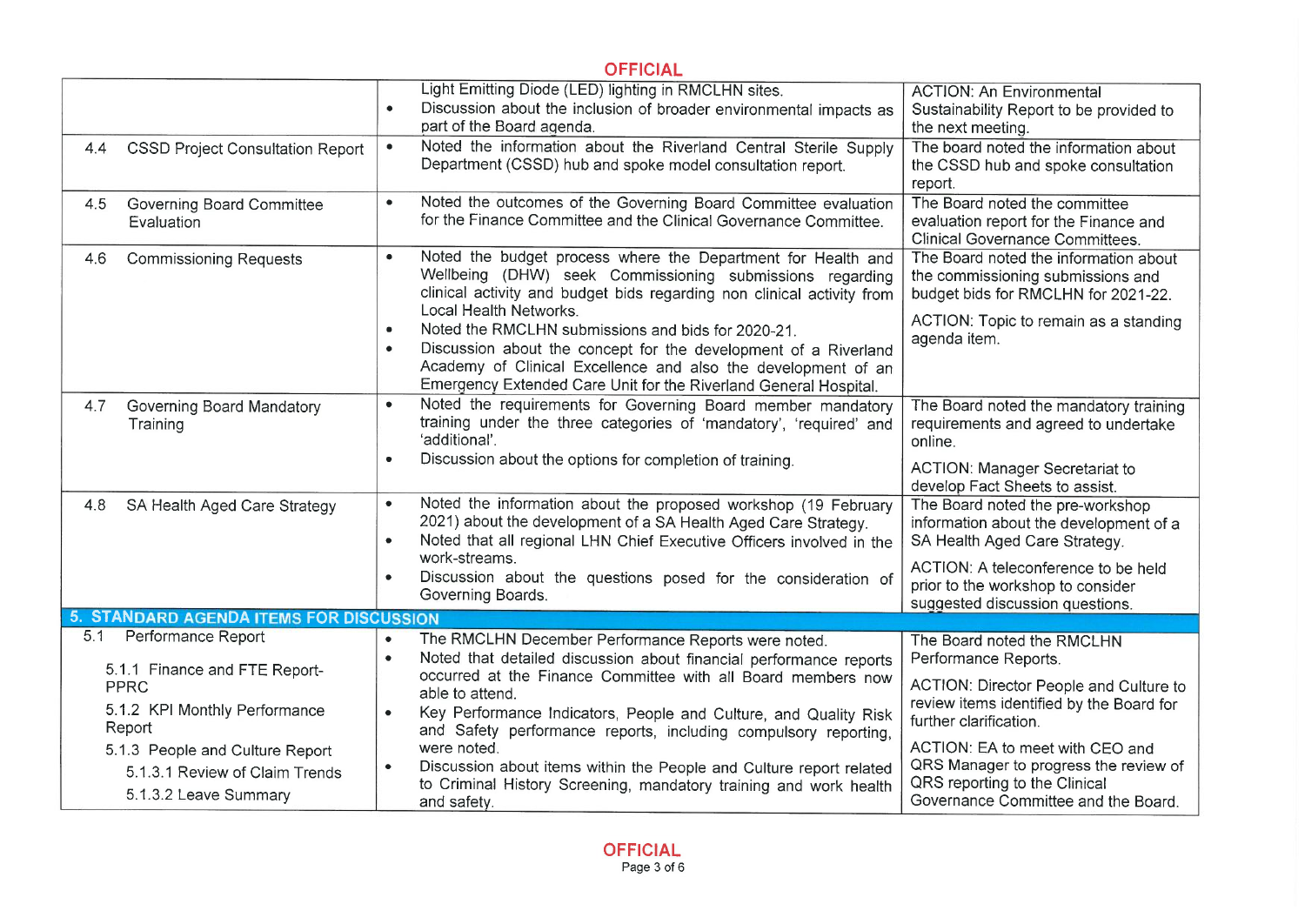|     |                                                                                                                        | <b>OFFICIAL</b>                                                                                                                                                                                                                                                                                                                                                                                                                                                                                                                                                                                                                                                                                                                                                                                          |                                                                                                                                                                                                                                                                                                                                                                                                           |
|-----|------------------------------------------------------------------------------------------------------------------------|----------------------------------------------------------------------------------------------------------------------------------------------------------------------------------------------------------------------------------------------------------------------------------------------------------------------------------------------------------------------------------------------------------------------------------------------------------------------------------------------------------------------------------------------------------------------------------------------------------------------------------------------------------------------------------------------------------------------------------------------------------------------------------------------------------|-----------------------------------------------------------------------------------------------------------------------------------------------------------------------------------------------------------------------------------------------------------------------------------------------------------------------------------------------------------------------------------------------------------|
|     | 5.1.4 Quality and Safety Reports<br>5.1.5 Other                                                                        | Noted the review of trends in relation to Workers Compensation<br>$\bullet$<br>claims and the excess annual leave summary report.<br>Discussion about the Quality Risk and Safety report format noting<br>$\bullet$<br>that work to be undertaken to review the detailed reporting that will<br>go to Clinical Governance Committee and the development of a<br>more streamlined report for the Board.<br>Noted that a SAC1 incident occurred in December 2020 with the first<br>$\bullet$<br>RMCLHN Root Cause Analysis (RCA) currently underway.                                                                                                                                                                                                                                                       |                                                                                                                                                                                                                                                                                                                                                                                                           |
| 5.2 | RMCLHN Strategic Plan Update<br>5.2.1 Final Strategic Plan<br>5.2.2 Next Steps - Plans and<br><b>Priority Projects</b> | CEO provided a presentation regarding the status of the final<br>$\bullet$<br>Strategic Plan and the outcomes from the Executive Planning<br>session held 19 January 2021 as a follow up to the 17 December<br>2020 Board and Executive Workshop.<br>$\bullet$<br>Discussion about the prioritised next level plans, the Executive<br>Leads and timeframes.<br>Noted that the Quality and Safety Plan was not in the top level of<br>$\bullet$<br>priorities (from both workshops) with discussion about whether this<br>should be a higher priority.<br>Discussion about the service planning projects priorities, the<br>$\bullet$<br>Executive Leads and timeframes.<br>Noted that some service planning projects are currently underway<br>$\bullet$<br>with an update provided of progress to date. | The Board noted the update about the<br>Strategic Plan, the development of<br>subsequent plans, and the development<br>of prioritised service planning projects.<br>ACTION: CEO to liaise with QRS<br>Manager about the potential to raise the<br>priority for the development of the<br>Quality and Safety Plan.                                                                                         |
| 5.3 | Barmera<br>Plan<br>for<br>Continuous<br>Improvement                                                                    | Noted the progress of the Barmera Plan for Continuous<br>$\bullet$<br>Improvement, noting that the Board Clinical Governance Committee<br>discussed this in detail 28 January 2021.<br>Noted the site visit undertaken by Board members including meeting<br>with residents. Noted some environmental issues for residents with<br>dementia.                                                                                                                                                                                                                                                                                                                                                                                                                                                             | The Board noted the Barmera Plan for<br>Continuous Improvement.<br>ACTION: Board members to forward<br>opportunities for improvement arising<br>from the Barmera site visit to the CEO.<br>ACTION: More visible name badges to<br>be investigated for use by staff and<br>Board members.<br>ACTION: MO to provide information<br>related to environmental audits<br>designed for residents with dementia. |
| 5.4 | Aged Care Internal Audit Report                                                                                        | Noted the status of internal audits for Residential Aged Care (RAC)<br>sites, noting that the Board Clinical Governance Committee<br>discussed this in detail 28 January 2021.                                                                                                                                                                                                                                                                                                                                                                                                                                                                                                                                                                                                                           | The Board noted the status of RAC<br>internal audits.                                                                                                                                                                                                                                                                                                                                                     |
| 5.5 | Aged Care External Review Report                                                                                       | Noted the January 2021 report from the external consultant<br>$\bullet$<br>regarding RAC compliance, noting that the Board Clinical<br>Governance Committee discussed this in detail 28 January 2021.                                                                                                                                                                                                                                                                                                                                                                                                                                                                                                                                                                                                    | The Board noted the external reviewer<br>RAC compliance.                                                                                                                                                                                                                                                                                                                                                  |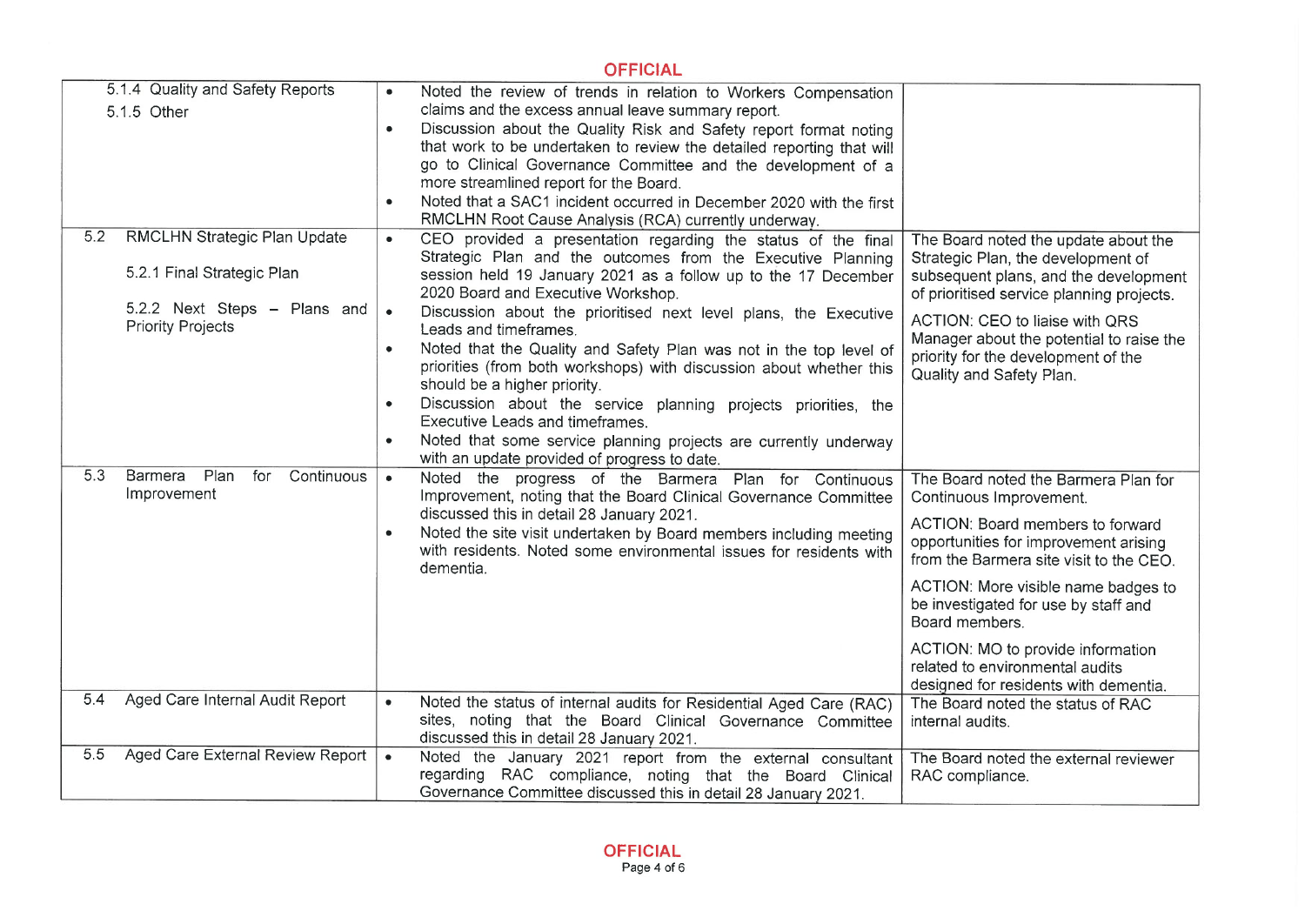|                                                                                     | <b>OFFICIAL</b>                                                                                                                                                                                                                                                                                                                                                                                                                                                                                                                                                                                                                                    |                                                                                                                                                                        |
|-------------------------------------------------------------------------------------|----------------------------------------------------------------------------------------------------------------------------------------------------------------------------------------------------------------------------------------------------------------------------------------------------------------------------------------------------------------------------------------------------------------------------------------------------------------------------------------------------------------------------------------------------------------------------------------------------------------------------------------------------|------------------------------------------------------------------------------------------------------------------------------------------------------------------------|
| <b>6. MATTERS FOR DECISION</b>                                                      |                                                                                                                                                                                                                                                                                                                                                                                                                                                                                                                                                                                                                                                    |                                                                                                                                                                        |
| <b>Clinical Governance Committee</b><br>6.1<br>Terms of Reference                   | Noted the amended Terms of Reference and the recommendation<br>$\bullet$<br>from the Clinical Governance Committee meeting held 28 January<br>2021 for the Board to approve the updated Terms of Reference.                                                                                                                                                                                                                                                                                                                                                                                                                                        | The Board approved the updated<br><b>Clinical Governance Committee Terms</b><br>of Reference.                                                                          |
| 7. MATTERS FOR INFORMATION                                                          |                                                                                                                                                                                                                                                                                                                                                                                                                                                                                                                                                                                                                                                    |                                                                                                                                                                        |
| <b>RMCLHN</b><br><b>Board</b><br>7.1<br>Finance<br>Committee Minutes (Draft)        | $\bullet$<br>Noted the draft Minutes of 25 November 2020.                                                                                                                                                                                                                                                                                                                                                                                                                                                                                                                                                                                          | The Board noted the draft Minutes.                                                                                                                                     |
| RMCLHN Board Audit and Risk<br>7.2<br>Committee Minutes (Draft)                     | Noted the draft Minutes of 26 November 2020.<br>$\bullet$                                                                                                                                                                                                                                                                                                                                                                                                                                                                                                                                                                                          | The Board noted the draft Minutes.                                                                                                                                     |
| <b>8. PRESENTATION</b>                                                              |                                                                                                                                                                                                                                                                                                                                                                                                                                                                                                                                                                                                                                                    |                                                                                                                                                                        |
| 8.1 Sharon<br>Perkins,<br>Director  <br>Aboriginal Health                           | $\bullet$<br>Presentation from Sharon Perkins, Director Aboriginal Health,<br>RMCLHN. The presentation highlighted:<br>o Aboriginal Health Directorate Team.<br>o RMCLHN data including Aboriginal population, Aboriginal<br>inpatient activity, top reasons for admission (Service Related<br>Groups) and self-discharge rates.<br><b>RMCLHN Achievements.</b><br>o Strategic aims for 2021 for RMCLHN, the Aboriginal Health<br>Directorate and the community.<br>o The SA Health initiative to develop an Aboriginal Workforce<br>Network.<br>o RMCLHN initiatives such as cultural audits and strategies to<br>increase Aboriginal employment. | The Board noted the presentation from<br>Sharon Perkins, Director Aboriginal<br>Health.<br>ACTION: A link to a poem by Steven<br>Oliver to be provided out of session. |
| 9. ITEMS APPROVED BY CEO FOR NOTING                                                 |                                                                                                                                                                                                                                                                                                                                                                                                                                                                                                                                                                                                                                                    |                                                                                                                                                                        |
| 9.1                                                                                 | Nil<br>$\bullet$                                                                                                                                                                                                                                                                                                                                                                                                                                                                                                                                                                                                                                   |                                                                                                                                                                        |
| <b>10. CORRESPONDENCE</b>                                                           |                                                                                                                                                                                                                                                                                                                                                                                                                                                                                                                                                                                                                                                    |                                                                                                                                                                        |
| 10.1 Incoming - Minster Wade re<br>Medical Education and Training<br>Strategic Plan | Noted the correspondence about the draft Medical Education and<br>Training Strategic Plan, noting the involvement of both the Executive<br>Director Medical Services and Executive Director Clinical Innovation.                                                                                                                                                                                                                                                                                                                                                                                                                                   | The Board noted the correspondence.                                                                                                                                    |
| <b>11. MEETING FINALISATION</b>                                                     |                                                                                                                                                                                                                                                                                                                                                                                                                                                                                                                                                                                                                                                    |                                                                                                                                                                        |
| 11.1 Questions / Comments                                                           | Nil.<br>$\bullet$                                                                                                                                                                                                                                                                                                                                                                                                                                                                                                                                                                                                                                  |                                                                                                                                                                        |
| 11.2 Review actions to be taken                                                     | Refer items: 4.1, 4.3, 4.6, 4.7, 4.8, 5.1, 5.2, 5.3 and 8.1.<br>$\bullet$                                                                                                                                                                                                                                                                                                                                                                                                                                                                                                                                                                          |                                                                                                                                                                        |
| 11.3 Meeting Evaluation / Suggestions<br>for next meeting                           | PJ summarised the meeting.<br>$\bullet$<br>Next meeting to review actions from the Board self-evaluation.                                                                                                                                                                                                                                                                                                                                                                                                                                                                                                                                          |                                                                                                                                                                        |